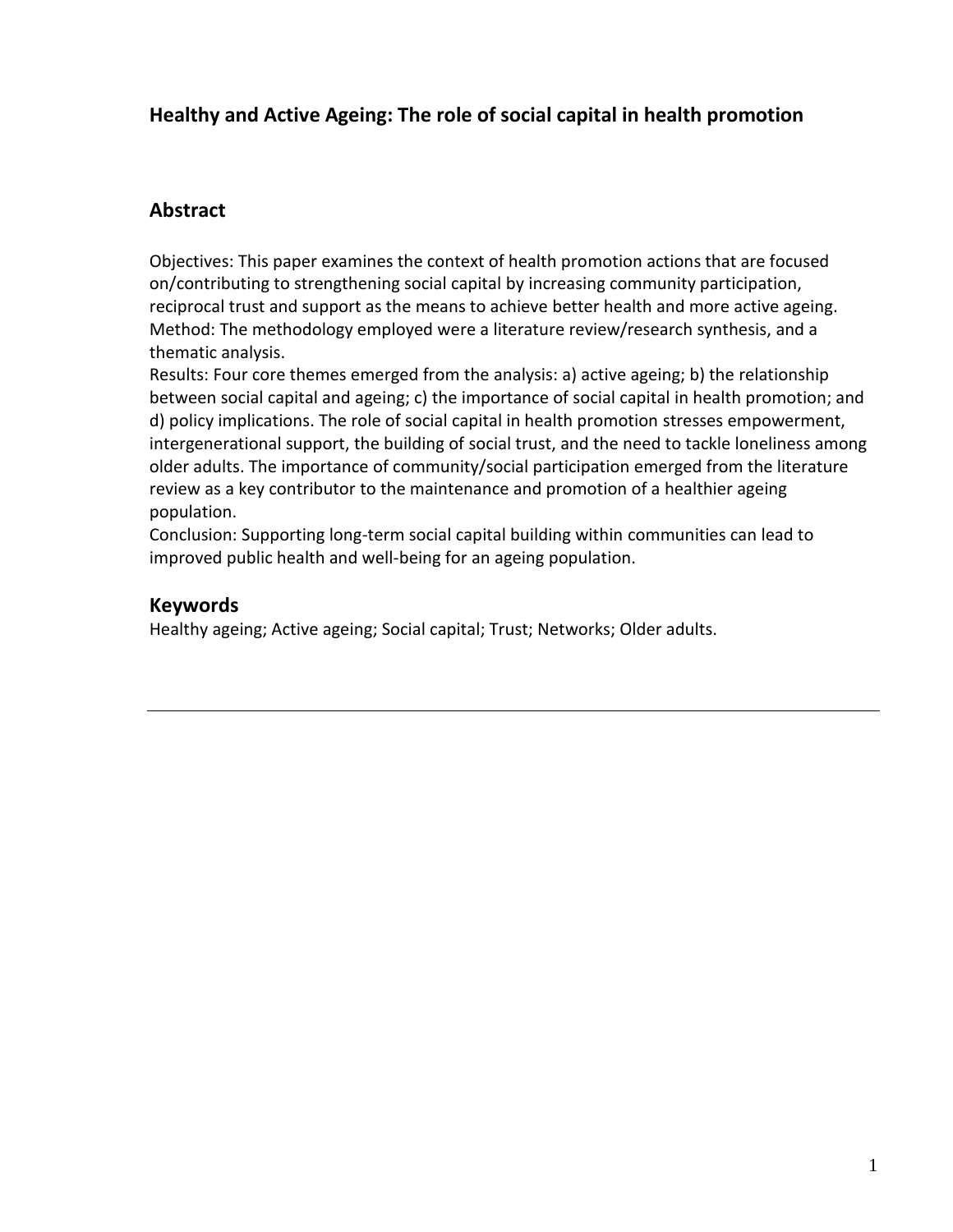## **Introduction**

There has been a rapid increase in the global ageing population of 2.6 per cent per year. By 2045 it is expected to exceed the child population, particularly in developed countries. By 2050 nearly one third of the global population is expected to be above the age of 60 years.<sup>1</sup> The United Nations (UN) therefore has therefore stressed that further knowledge is needed to assist policy-makers in making the necessary policy changes to tackle the economic and social challenges arising from population ageing.<sup>1</sup> The present paper focuses on the ways in which healthy and active ageing can be facilitated through health promotion interventions explicitly organised around the concept of social capital.

According to the World Health Organization (WHO), health promotion aims to influence the determinants of health with the aim of improving population health, reducing health inequalities, endorsing human rights and building social capital.<sup>2</sup> As stated in the Ottawa Charter for Health Promotion<sup>3</sup> two of the core health promotion actions are: (a) the creation of supportive environments, and (b) the strengthening of community actions. Both actions adopt a socio-ecological approach, and are based on equity and the enhancement of social support, participation, and empowerment of the individual towards health issues.<sup>3</sup> In addition, WHO considers participation to be one of the three pillars – along with health and security – for building policies towards active ageing<sup>4</sup>. Community empowerment is an essential element of any health promotion initiative<sup>5</sup>. Participation and trust are core concepts of the notion of social capital that relate to community empowerment<sup>6</sup>. According to Howard et al.<sup>7</sup>, links exist between health outcomes, social capital and health promotion actions for social change. In terms of health outcomes and health promotion, social capital can be used as a means for promoting health and wellbeing through social change and the fairer allocation of resources. If social capital is built in a substantive way among ageing populations, then this may potentially have a major impact<sup>8</sup>. Against this background, the overall aim of this paper is to examine the context of health promotion actions focused on/contributing to the strengthening social capital by increasing community participation, reciprocal trust and support, as the means to achieve better health and more active ageing among populations. The specific research questions underpinning the present study were:

- a) What is already known about the implementation of social capital for promoting healthy ageing?
- b) How can social capital contribute to future health promotion policies and practices that aim for healthier and more active ageing populations?

# **Background**

According to WHO's definition, health is "a state of complete physical, mental and social wellbeing and not merely the absence of disease or infirmity".  $9$  According to the definition of healthy ageing employed in the present paper, healthy ageing is the process of adapting and compensating for the decline of physical and cognitive health, with the aim of a person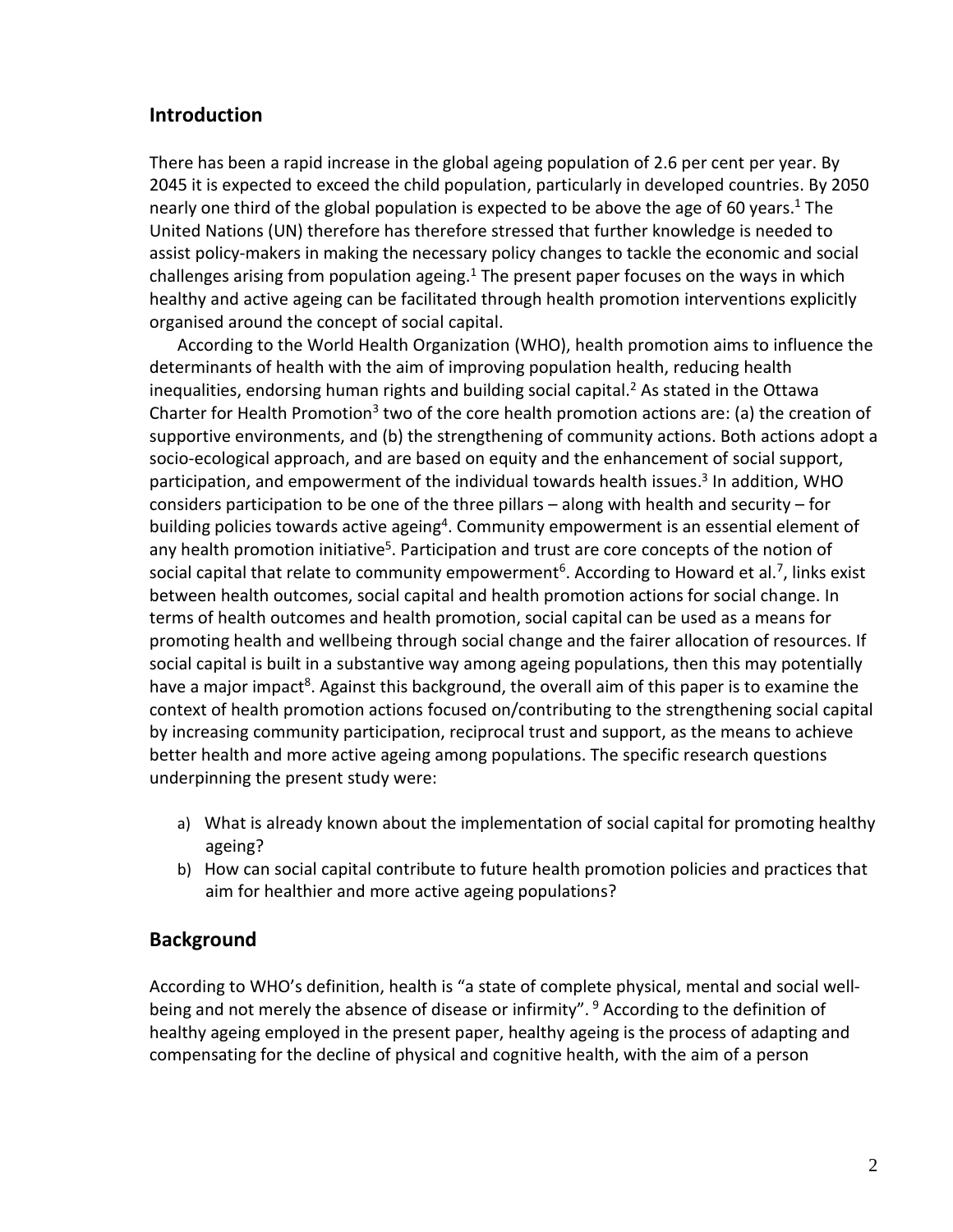achieving the best possible levels of function and participation (physical, social, etc.) in his or her everyday life. <sup>10</sup> The UN recognises that there is correlation between disability and ageing. According to a 2003 report, 63 per cent of persons with disabilities were above the age of  $45^{11}$ .

Although the 'settings approach' for health promotion – implemented in schools, workplaces, healthcare facilities, and clinical and/or community settings – has been enthusiastically supported for many years by health promotion practitioners<sup>12</sup>, it has been claimed to rest on shaky social scientific foundations. The latter views settings as something more than just 'vessels', arguing instead for the use of an ecological and critical approach to settings for health promotion <sup>13</sup>. Applying an ecological approach to health promotion through a 'settings approach' may ensure prolonged health benefits for older people, since it may reduce the density of chronic diseases into a shorter period of time, and improve individuals' overall quality of life<sup>14</sup>. A settings approach to a community of older persons may also challenge prejudicial perceptions of older people as being burden to the economy and society, and move towards viewing older persons as respectful and valuable members of the community<sup>14</sup>.

The major theorists of social capital include Bourdieu, Coleman and Putnam, who, although viewing social capital from different perspectives, all agree that social networks are (i) key contributors to social capital, and (ii) can lead to cooperation with positive outcomes. Bourdieu<sup>15</sup> specifically views social capital as the collective of resources which associate with persons' networks of formal or informal relationships. For Coleman, social capital encompasses prospects of reciprocity, trust, shared values, norms and obligations<sup>16</sup>. According to Putnam<sup>6</sup>, social capital may be defined as a public good comprising trust, ties and norms, and as a 'moral resource' which, unlike other types of capital (human, financial, etc), is not the private property of individuals and is based on social activities.

Although the theoretical boundaries of the notion of social capital are still under discussion, it can provide a means for organising and planning community health promotion<sup>17</sup>. Social capital offers a different lens for viewing community health partnerships, and may also offer a framework for the evaluation of the processes and effectiveness of community interventions<sup>18</sup>. While some have seen a risk of enhancing social inequalities through the implementation of social capital-based health promotion initiatives, $19$  a recent systematic review of studies published between 1990 and 2011 found positive associations between elements of social capital and aspects of mental well-being among older adults. <sup>20</sup>

## **Methods**

Scientific journals were searched to find articles that explored issues relevant to ageing, social capital and health promotion. Online sources were searched, and in particular, the following fifteen electronic sources were accessed: Pubmed; Elsevier ScienceDirect; BMJ Journals Online; ISI Web of Knowledge [v.4.10] (including SCI-EXPANDED, SSCI, A&HCI); SAGE Journals online; ProQuest; The Cochrane Library; Blackwell-Wiley; ASSIA; Oxford Journals; Expanded Academic ASAP; Emerald; SpringerLink; JSTOR; and Cambridge Journals Online.

The inclusion criteria adopted for the electronic literature search were: articles that in their abstract/title included the keywords "health" AND "promotion" AND "social" AND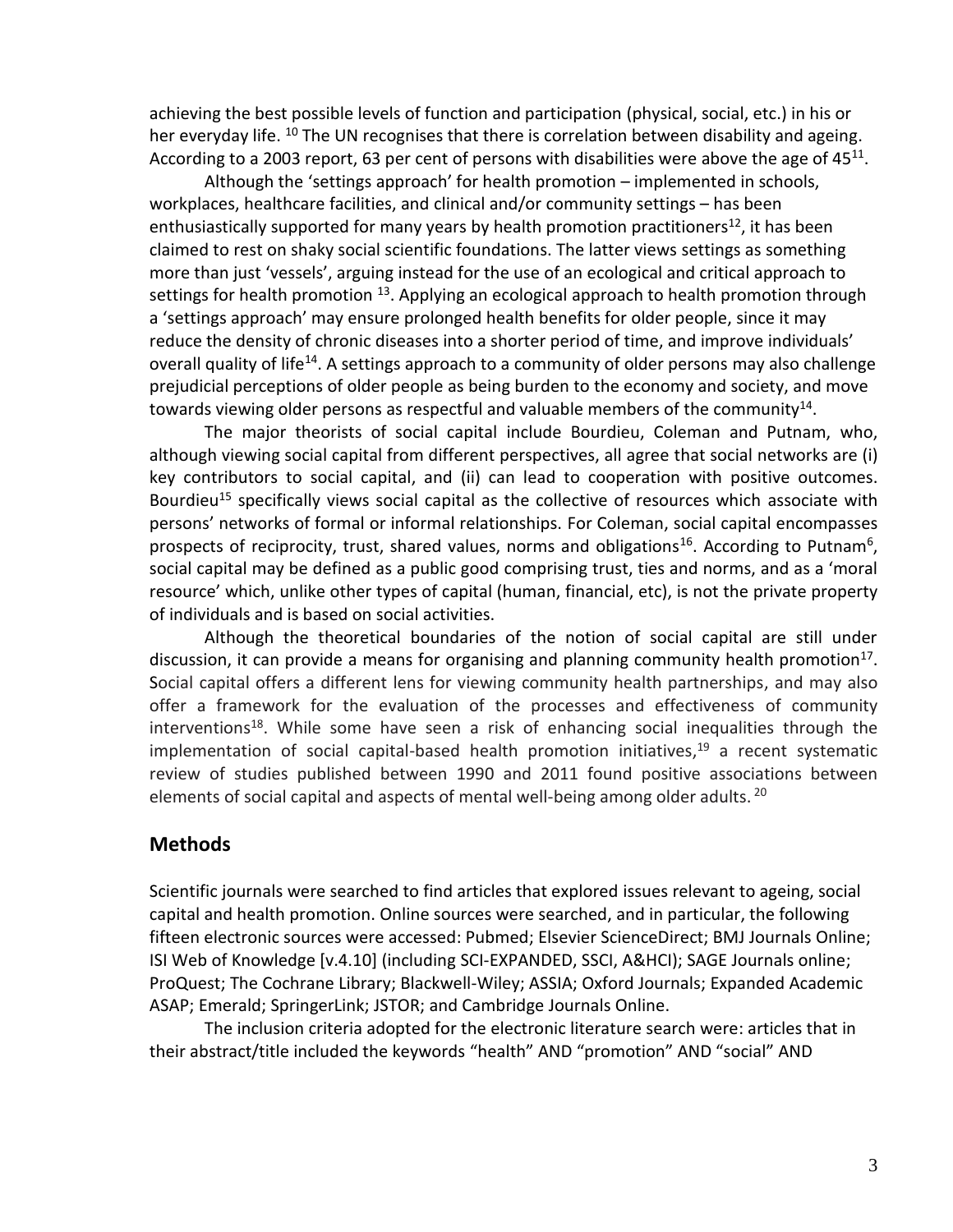"capital" AND "ag(e)ing"; articles published between January 2001 and March 2011 in the English language; only articles published in scientific journals (commentaries, reviews and original research); and with an abstract in which there was information relevant to the research questions of the present study. During the search, editorials and letters were excluded. During the initial screening process of articles, all titles and abstracts were examined and ones that did not meet the abovementioned criteria were excluded.

The literature review/research synthesis on the content of papers employed thematic analysis. The full text of included papers was read and text segments, in the form of phrases or paragraphs relevant to and matching (fully or partially) the objectives of the present study, were extracted. The meaning of each of these text segments was classified by theme. Latentlevel analysis was conducted according to which text segments were allocated to themes on the basis of the dominant meaningful concept within them<sup>21</sup>. For example, a text segment referring to "the use of the reminiscence method in research of focus groups of older adults and young persons" was fitted under the theme of "Intergenerational support/interaction" which describes the main features of the text segment, despite the fact that the exact words of the theme chosen were not found in this passage. The core themes presented were not predetermined but emerged inductively in the course of the analysis through a bottom-up approach.

## **Results**

The online search yielded 26 citations of which only six were eligible for inclusion in the analysis (Figure 1). Table 1 presents information on the six articles included regarding their objectives, methods of data collection, sample and context, social capital indicators used, and health promotion activities reported on.

#### **'Figure 1' about here**

#### **'Table 1' about here**

In total, seventeen themes were identified. These were further grouped into four core themes as shown in Table 2.

#### **'Table 2' about here**

# *Core Theme 1: Active Ageing*

*Defining active ageing***.** Active ageing refers to the process of empowering older adults towards self-actualisation, self-confidence, and independent and dignified living, based on one's own personal values as well as being able to stand up for their own rights and freedom<sup>22</sup>. WHO acknowledges the dual burden of disease in the form of disability and care for members of the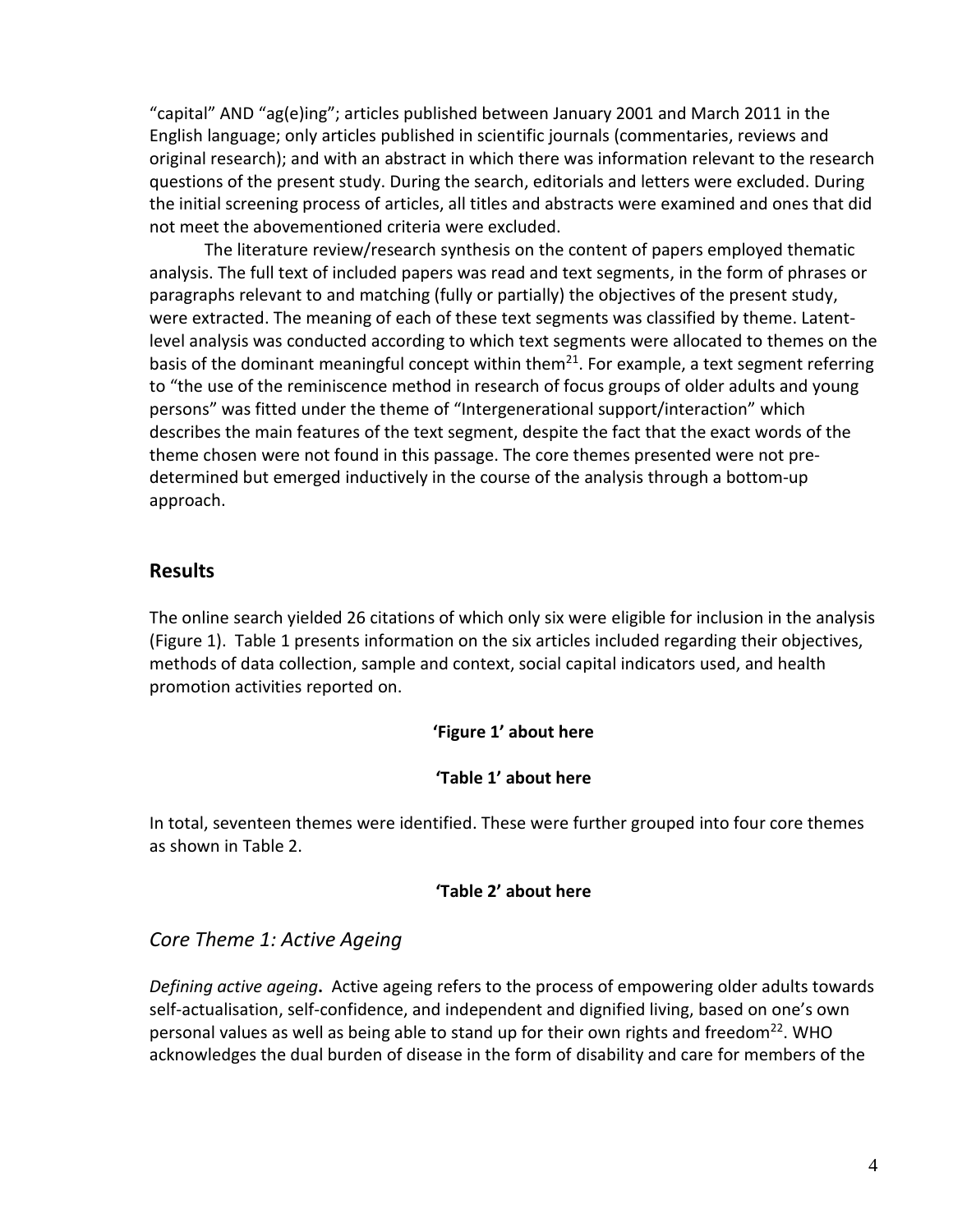ageing population, and also dependency due to chronic disease, as an important financial cost not only on the health care system, but also for the older adult and his or her family<sup>22</sup>. Overall, in order for older adults to achieve positive health, quality of life and wellbeing, an active approach to ageing is advocated <sup>22</sup>.

*Ageing and participation.* This theme refers to enjoyable recreational, occupational and psychosocial activities adapted to the older persons' individual preferences, interests and capacities <sup>22</sup> .Low levels of income, loneliness, widowhood and ill-health are all identified as barriers to participation among older adults $^{23}$ .

*Facilitators or barriers to active ageing*. This theme refers to factors that facilitate or hinder active ageing. Two types of barriers can be identified. First, older adults' participation may be hindered by lack of money, living alone and mobility problems, a poor sense of belonging, lack of optimism, trust and poor mental health  $^{23}$ . Second, negative stereotypes exist towards members of the older generation. Intergenerational activities may soothe some aspects of this negativity and prejudice <sup>24</sup>. With regard to facilitators, the literature points both to the value of both social- and health-related factors. Community-level actions for the prevention of chronic diseases are valuable for older adults<sup>22</sup>. In addition, it is important to take steps to enhance participation, to facilitate prevention and to allow for intergenerational solidarity<sup>22</sup>. Although only a small number of studies show the effects of intergenerational support on health, lifesatisfaction and well-being among older adults, the available evidence signals how intergenerational activities can improve the health status of older adults $^{24,25}$ .

# *Core Theme 2: The Relationship between Social Capital and Ageing*

*Socioeconomic inequalities and health*. Theories of social capital may be used to understand the relationship between social inequality, poverty and area of residence, health and wellbeing<sup>26</sup>. Social inequalities linked to social isolation and loneliness pose threats to health and wellbeing<sup>27</sup>. Income inequality and poverty are frequently associated with ill-health and, in particular, mental health problems<sup>27</sup>. Low levels of community-level social capital may be associated with higher levels of depression, although the detailed nature of the association has yet to be clarified<sup>27</sup>.

*Community participation/social cohesion*. Community participation can be viewed both as a determinant and an indicator of social capital, and is linked to self-rated health<sup>23</sup>. In order to be effective, mental health promotion programmes with an emphasis on participation need to be appropriate to the target group.

*Religiosity.* Religiosity, especially among women, has been associated with good mental health<sup>27</sup>. Participation in religion may provide a coping strategy for loneliness and a shield from stress<sup>27</sup>. Membership of voluntary or religious organizations is associated with better self-rated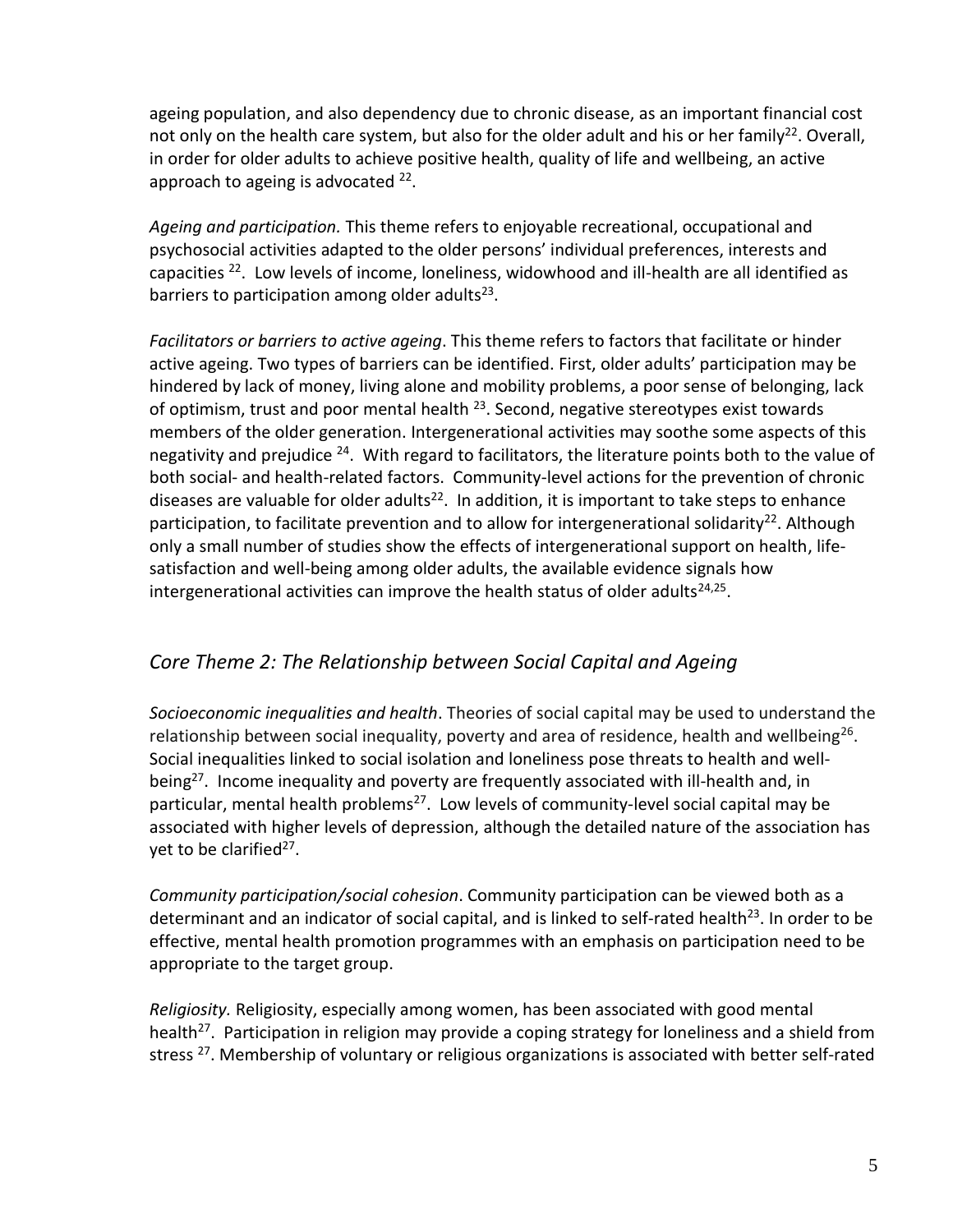health<sup>26</sup>. Nevertheless, extreme religious communities can cause negative religiosity since they impose on their followers forced social restrictions and moral practice<sup>27</sup>.

*Social trust*. Among members of the ageing population, good subjective health has been found to be associated with active social participation and trust<sup>26</sup>.

*Social networks*. Social networks (a core component of social capital), allow for communication at personal, community, and institutional levels. They facilitate the retention of an individual's social identity and enable access to support, both emotional and practical  $^{22}$ . Communities with high levels of social capital have high levels of social networking, mutual reciprocity, and participation in organizations/groups<sup>27</sup>. Among older adults, lack of social networks has been linked to poor subjective health, while volunteers and people who regularly participate in associations and clubs have been found to report higher levels of wellbeing and better subjective health status<sup>26</sup>.

*Social support/loneliness*. Loneliness is associated with poorer self-rated health through its impact on health behaviour, stress, and other factors<sup>27</sup>. According to Lauder et al.<sup>27</sup>, a key factor in tackling loneliness is the existence of sufficient forms of social engagement and interaction to meet the need for human closeness. For example, older women who have good friendship networks have been found to have higher levels of self-rated health<sup>27</sup>.

# *Core Theme 3: The Importance of Social Capital in Health Promotion*

Enhancing community/social participation. In a study by Mendoza-Núñez, et al.<sup>22</sup>, a programme on active ageing for the prevention of chronic diseases among older adults at community level focused on building networks of mutual support between older adults. Another example of an effective multilevel social model of health promotion for older adults is provided by the Experience Corps programme which aimed to strengthen the social capital of older adults through involvement in elementary school settings<sup>25</sup>.

Disease prevention/health care. Mendoza-Núñez et al.<sup>22</sup> used mutual-help group coordinators, performing actions of self-care to boost older adults' psychological and social well-being in an attempt to prevent the most common diseases within ageing population (e.g. diabetes mellitus, osteoporosis, dementia). Lauder et al.<sup>27</sup>, emphasised the role that community-based nurses can play in improving health and well-being by facilitating the building of effective social networks and thereby enhancing social capital.

*Self-actualisation/self-care/mutual-help.* Self-actualisation among older people is vital towards active ageing and can be enhanced with self-care and mutual support<sup>22</sup>.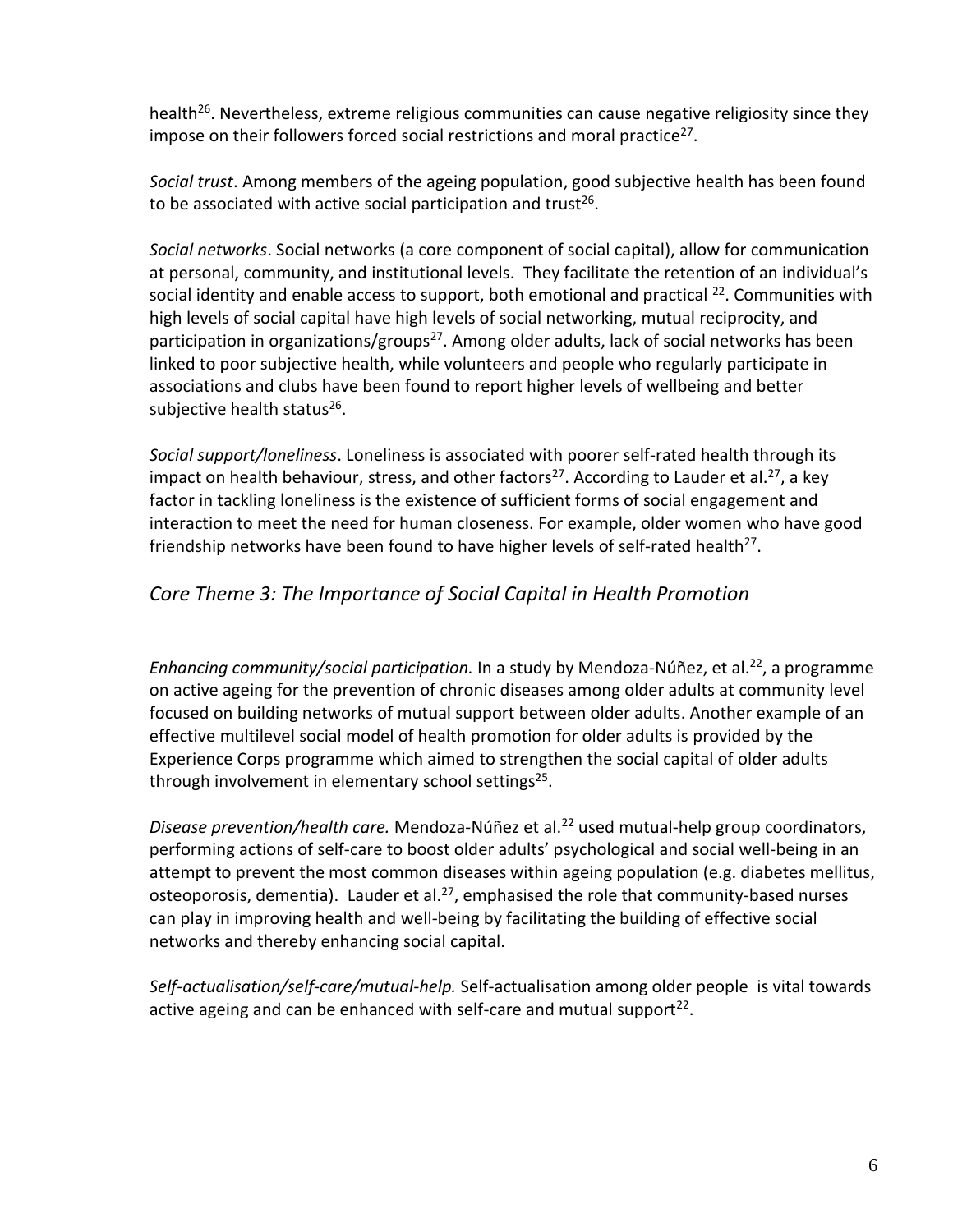*Family education.* Family support can be an important resource for health promotion among an ageing population. One study used General Practititoners to train members of the older person's family on how to provide basic care to older relatives, thereby contributing to illhealth prevention<sup>22</sup>.

*Intergenerational support/interaction.* As indicated earlier*,* interaction between members of different generations can have a beneficial impact on ageing populations<sup>25</sup>. In the qualitative study by De Souza<sup>24</sup>, intergenerational interaction programmes were found to enhance trust and reciprocity, which are core components of social capital.

## *Core Theme 4: Policy Implications*

*Challenges for the design and implementation of policies.* The recent decrease in birth rates after the 'baby-boom' era in many industralised countries, has led to an increase in the older population, and creates financial and social challenges for the future<sup>25</sup>. Even in developing countries such as Brazil there are major challenges to be faced. Here, economic and social change is reported to have increased the dysfunction of mechanisms that facilitate social integration, and has increased socioeconomic inequality <sup>24</sup>. Problems for the development of interventions for ageing populations include low levels of participation among older adults in training programmes, and the high cost of intensive interventions<sup>25</sup>. The prevention and delay of disability and disease in older adults may lead to reduced ill-health, nevertheless. However, few research and model-based attempts have been made in this direction<sup>25</sup>. On the other hand, programmes have been recently implemented, which may be useful for policy-makers or planners who want to create organizations and institutions that facilitate intergenerational communication and interaction for the benefit of ageing populations<sup>25</sup>.

*Community participation-based health promotion .* Berry<sup>23</sup> suggested that increasing community participation can be a relatively inexpensive and cost-efficient way to address issues related to individual trust and loneliness. Loneliness is an issue related to the lack of perceived support, thus, policy-makers could modify public health interventions and services towards tackling loneliness<sup>27</sup>. Further training for community nurses especially regarding mental health interventions, could be important in this regard <sup>27</sup>. Overall, in terms of health promotion, there is need for multilevel interventions, considering both the relations within the social context and individual behaviour<sup>25</sup>.

*Active ageing-based health promotion.* The current approach to ageing which disregards older adults' potential for social and economic development, and considers them as burden should be substituted by an active ageing model which enables older persons' empowerment through self-care and in this way aims to prevent from ill-health<sup>22</sup>. Towards this goal, community care frameworks need to focus on social support and education if they are to have a significant impact on the quality of life and cost-benefit of the older adults<sup>22</sup>. Active ageing implies a three-dimensional approach: as a paradigm, as a policy framework, and as action at the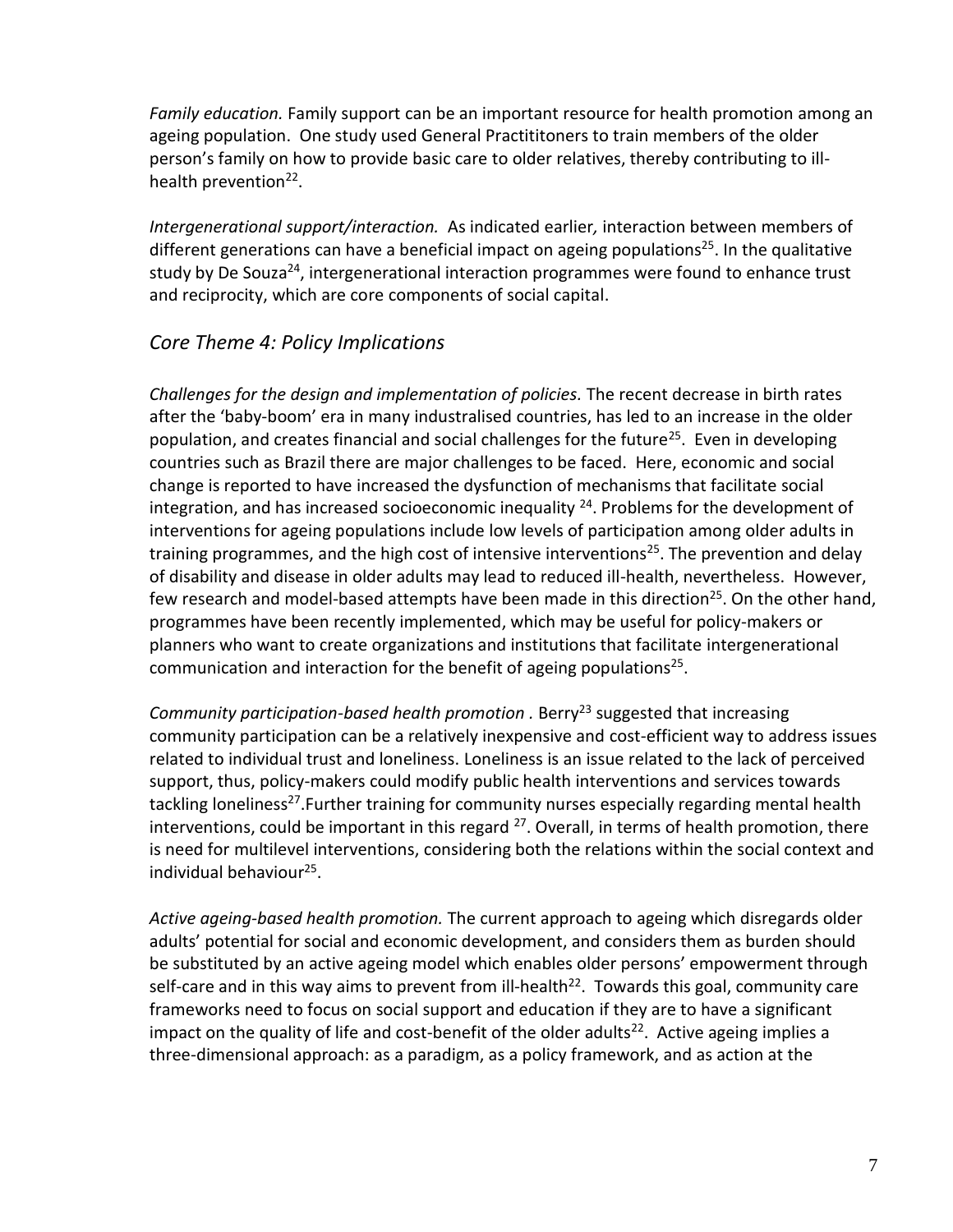community level<sup>22</sup>. Living longer and healthier also implies facing new challenges in terms of the societal involvement of older adults, who have the opportunity to "give back" to society and remain productive longer; for example, through their paid or voluntary work for the community, and through household and care work for family members<sup>25</sup>.

#### **Discussion**

Based on this literature review/research synthesis, a variety of themes relevant to issues of health promotion, social capital and ageing have emerged. In particular, core themes stress the importance of a) active ageing; b) the relationship between social capital and ageing; c) the importance of social capital in health promotion; and d) policy implications. In particular, the findings presented here stress the importance of social/community participation for better health, and point to aspects of health promotion relevant to healthy and active ageing.

Papers reviewed suggest that social capital may have a significant role to play in promoting healthy ageing through community participation, although detail is lacking on the precise form that initiatives need to take. Based on findings from the papers reviewed, the following tentative suggestions can be made however. Social capital may be enhanced among the elderly through the following actions: community/social participation by older adults; individual empowerment through self-care; intergenerational and mutual support; the enhancement of social cohesion as a buffer to loneliness; by religious involvement which in some circumstances may increase emotional and mental health; through family education which helps build social trust and social networks around older persons; and through social capital building by nurses involved in disease prevention and control.

The policy implications for health promotion initiatives relevant to ageing and social capital mainly concern the promotion of 'active ageing' in line with the commitments of the European Innovation Partnership on Active and Healthy Ageing which aims to increase the average healthy lifespan by two years by  $2020^{28}$ . The work of this initiative aims to enhance older persons' social development by facilitating social participation and by providing older people with the opportunity to 'give back' to society by remaining productive in volunteering or paid employment. The need for partnership and multi-disciplinarity action throughout health promotion initiatives aiming at promoting active ageing was also evident from the literature review.

Several challenges need to be overcome however when implementing health promotion initiatives targeting older people. These include public prejudice regarding the usefulness of health promotion strategies implemented in later life; the idea of older people being a burden (rather than an asset) to society; the limited participation of older persons in such training programmes to date; and the cost of such intensive interventions. At a theoretical and research level, there is need to overcome a certain vagueness in notions of social capital and its methodological operation and evaluation, in addition to undertaking more research on the prevention of disease and the reduction of disability for older populations.

With respect to limitations, given the small number of papers available in the literature, this review does not present a comprehensive overview of the topic, since more research is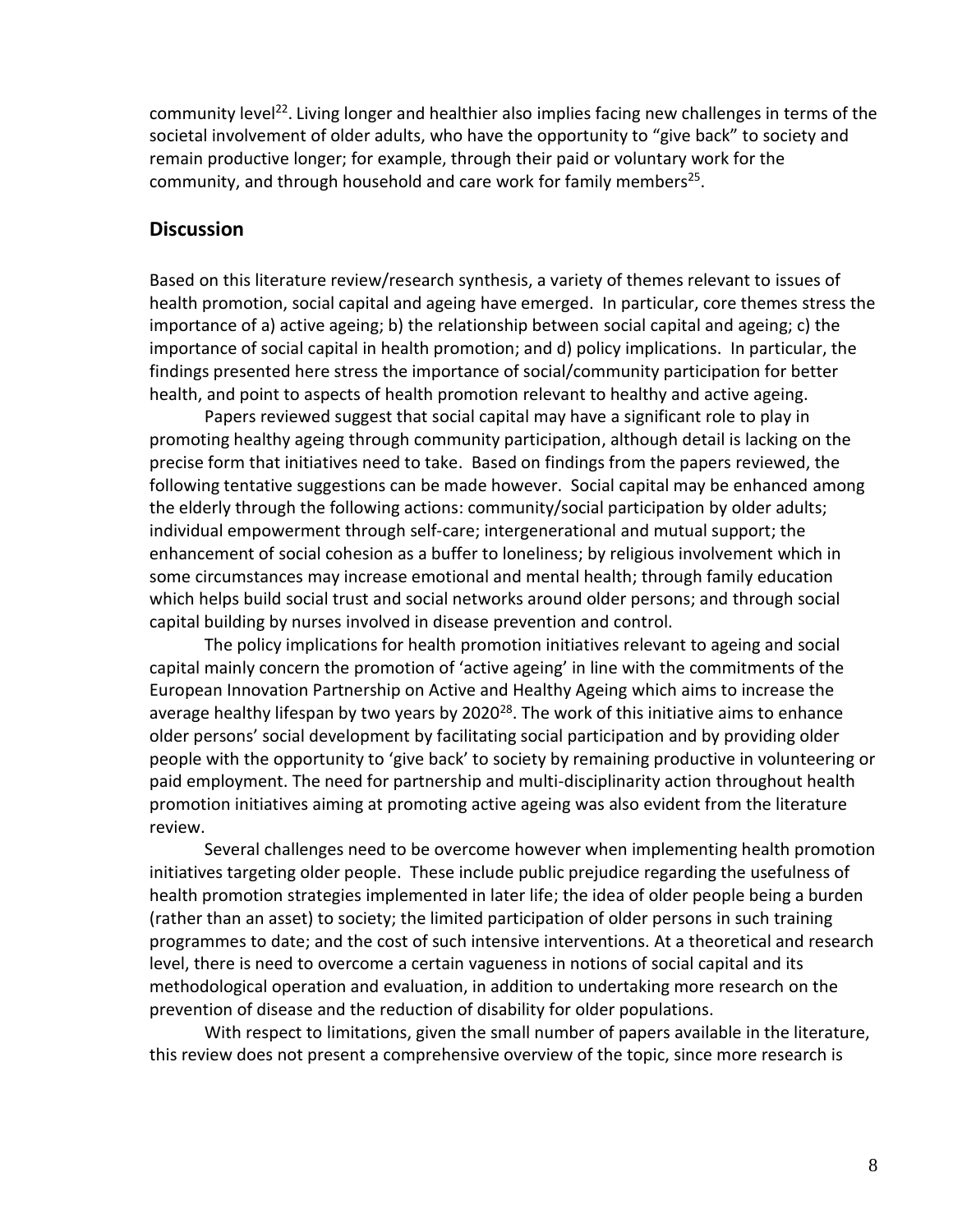needed at an international level. In addition, all the studies reviewed were found to endorse health promotion initiatives for ageing which incorporate social capital theory or component(s) of it. No reference in any of the studies was found to documented disadvantages of health promotion initiatives based on social capital. The inclusion of such negative references, if they exist, would be helpful in identifying the advantages and disadvantages of such an approach and the circumstances in which it is best applied.

Further research might usefully explore the contribution of social capital to addressing the determinants of health, disability and ageing utilising the International Classification of Functioning, Disability and Health (ICF)<sup>29'</sup>s biopsychosocial model (BPS) for health promotion strategies and research projects and a social ecological approach. Education aiming at building a more positive public perception of ageing should be undertaken since the public prejudice that exists towards older persons seems to hinder the process towards enhancing their health, quality of life and well-being. Such an initiative could contribute at the same time towards the fuller inclusion of persons with disabilities and their families in the community, which is important for social capital building.

## **Conclusion**

From the current analysis it appears that supporting long-term social capital building within communities may lead towards better health and wellbeing among the ageing population. In the current context of economic crisis, health promotion interventions based on social capital can provide an inexpensive solution for policy-makers, and at the same time provide a holistic means of tackling the forthcoming economic and social changes due to the increase of the ageing population worldwide. Within the present analysis, a wide spectrum of known aspects of the role of social capital in health promotion has been covered. However, further research on the applicability of such initiatives at a practical level should be undertaken to establish the value of this approach in improving the health of specific ageing populations, along with the resolution of theoretical and measurement issues surrounding the notion of social capital and health.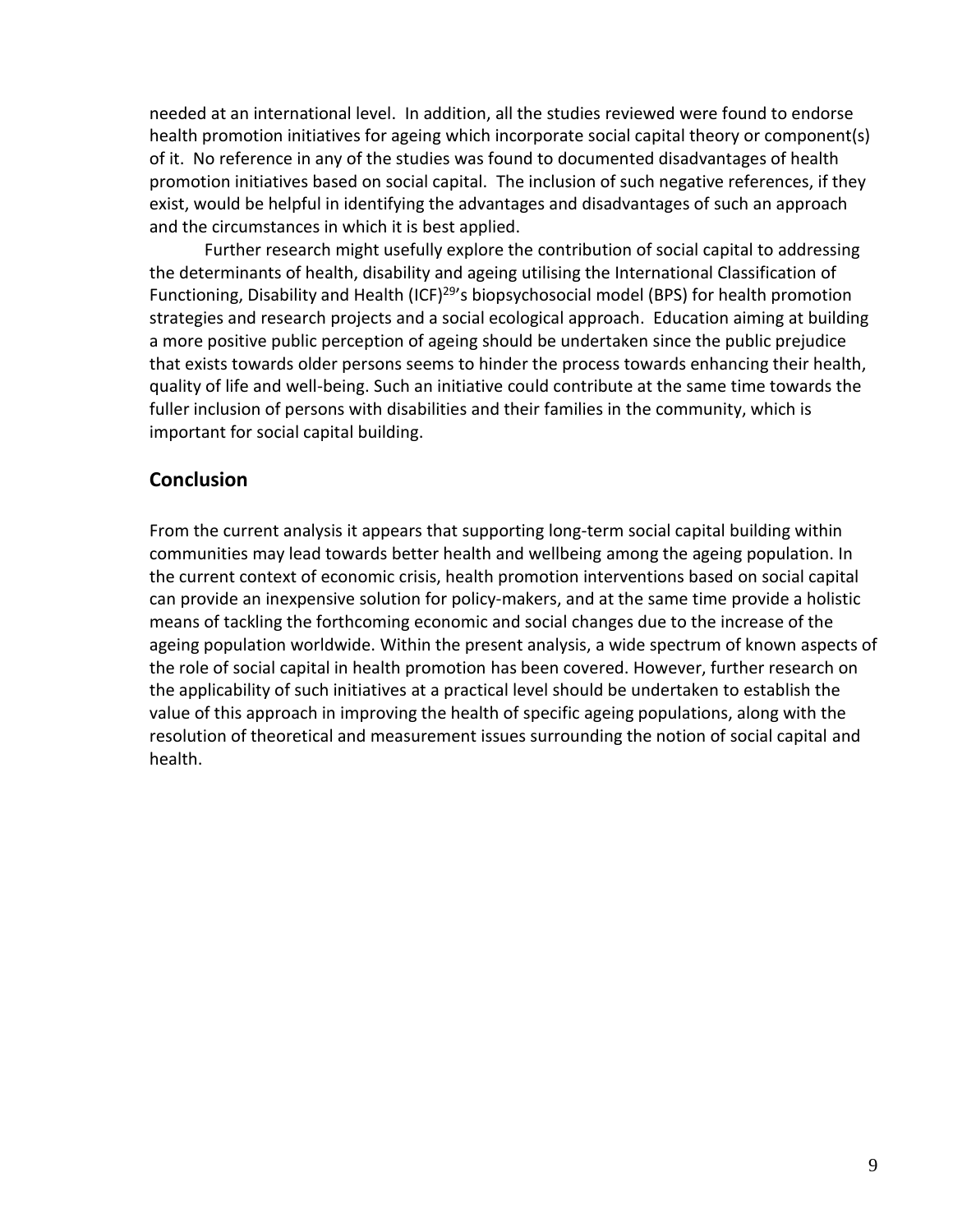# **References**

- 1. United Nations. *World Population Ageing 2009*. New York: United Nations;2010. ST/SEA/SER.A/295.
- 2. World Health Organization. *Milestones in Health Promotion: Statements from Global Conferences*. Geneva: World Health Organization; 2009.WHO/NMH/CHP/09.01.
- 3. World Health Organization. The Ottawa Charter for Health Promotion. *First International Conference on Health Promotion*, Ottawa, 21 November 1986. Geneva: World Health Organization; 1986. . Online. Available: http://www.who.int/healthpromotion/conferences/previous/ottawa/en/ (accessed 06 April 2011).
- 4. World Health Organization. Active Ageing: A Policy Framework. Geneva: World Health Organization; 2002. WHO/NMH/NPH/02.8.
- 5. Laverack G. and Labonte R. A planning framework for community empowerment goals within health promotion. *Health Policy and Planning*, 2000: **15**(3): 255-262.
- 6. Putnam RD. *The Prosperous Community: Social Capital and Public Life*. American Prospect; 1993.Online. Available: http://prospect.org/cs/articles?article=the\_prosperous\_community# (accessed 04 April 2011).
- 7. Howard D, Nieuwenhuusen ER, Saleeby P. Health promotion and education: Application of the ICF in the US and Canada using an ecological perspective*. Disability and Rehabilitation*, 2008: **30**(12-13): 942-954.
- 8. Fried LP, Carlson MC, Freedman M, Frick KD, Glass TA, Hill J, McGill S, Rebok GW, Seeman T, Tielsch J, Wasik BA, Zeger S. A social model for health promotion for an aging population: Initial evidence on the Experience Corps model. *Journal of Urban Health*, 2004: **81**(1): 64-78.
- 9. World Health Organization. Preamble to the Constitution of the World Health Organization. *International Health Conference*, 19 June - 22 July 1946, New York: World Health Organization; 1946.
- 10. Hansen-Kyle L. A Concept Analysis of Healthy Aging. *Nursing Forum*, 2005: **40**(2): 45-57.
- 11. European Commission. COM(2003) 650 final of 30 October 2003. *Communication from the Commission to the Council, the European Parliament, the European Economic and Social Committee and the Committee of the regions. Equal opportunities for people with disabilities: A European Action Plan*; 2003.
- 12. Whitelaw S, Baxendale A, Bryce C, MacHardy L, Young I, Witney E. 'Settings' based health promotion: a review. *Health Promotion International*, 2001: **16**(4): 339-353.
- 13. Poland BD, Green LG, Rootman I. eds. *Settings for health promotion: Linking theory and practice*. California: Sage Publications, Inc; 2000.
- 14. Harris N, Grootjans J, Wenham K. Ecological Aging: The Settings Approach in Aged Living and Care Accommodation. *EcoHealth*, 2008: **5**(2): 196-204.
- 15. Bourdieu P. The forms of capital. In: Richardson J. (ed) *Handbook of Theory and Research for the Sociology of Education*. New York: Greenwood; 1986, pp.241-258.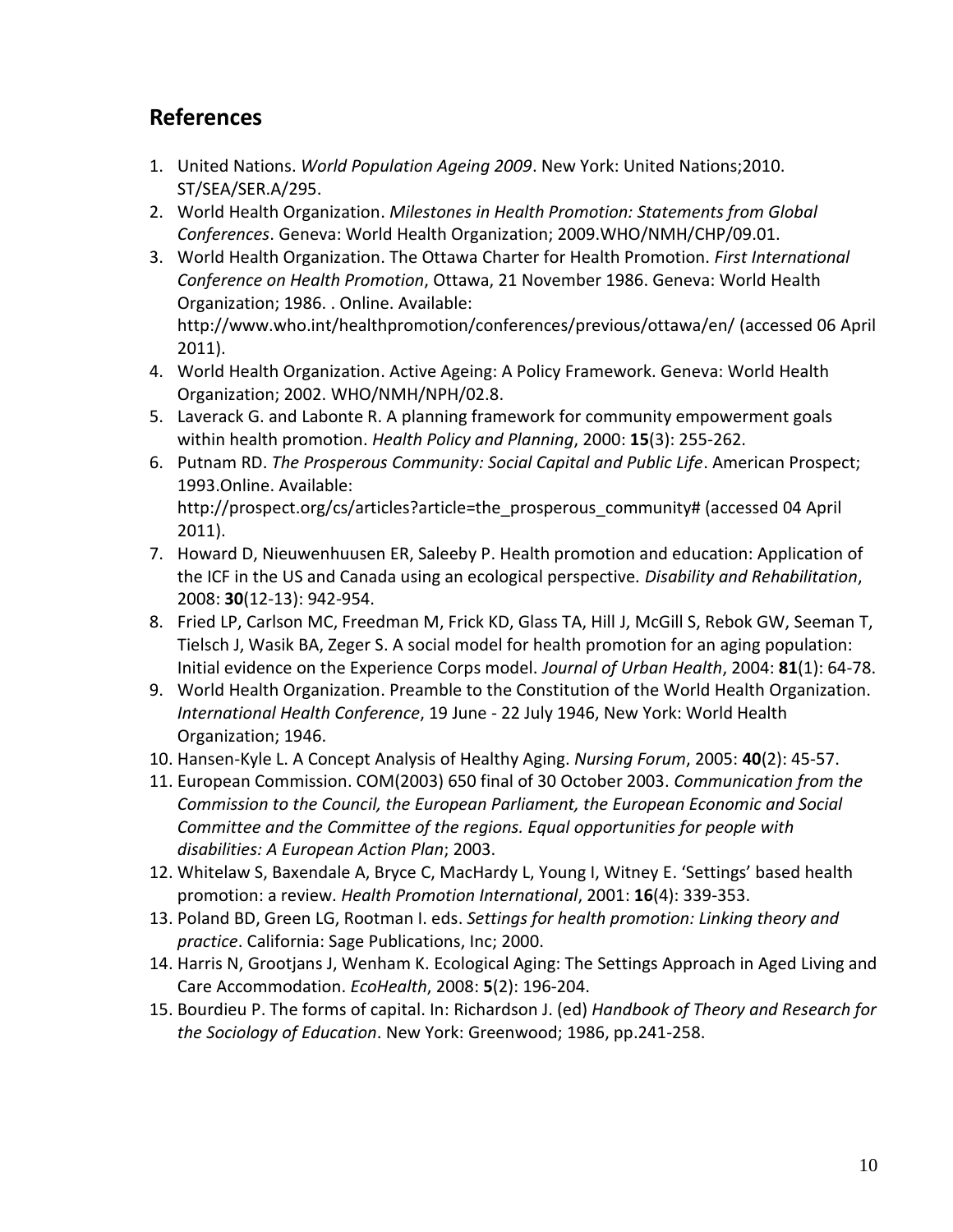- 16. Coleman JS. *Foundations of Social Theory.* Cambridge, Mass.: Harvard University Press; 1990.
- 17. Gillies P. Effectiveness of alliances and partnerships for health promotion. *Health Promotion International*, 1998: **13**(2): 99-120.
- 18. Hausman AJ, Becker J, Brawer R. Identifying value indicators and social capital in community health partnerships. *Journal of Community Psychology*, 2005: **33**(6): 691-703.
- 19. Eriksson M, Dahlgren L, Emmelin M. Understanding the role of social capital for health promotion beyond Putnam: A qualitative case study from northern Sweden. *Social Theory & Health,* 2009: **7**: 318-338.
- 20. Nyqvist F, Forsman AK, Giuntoli G, Cattan M. Social capital as a resource for mental wellbeing in older people: A systematic review, Aging & Mental Health, 2013: **17**(4): 394-410.
- 21. Joffe H. and Yardley L. Content and thematic analysis. In: Marks, D.F. and Yardley, L., eds. *Research Methods for Clinical and Health Psychology*. London: Sage. Ch. 4; 2004.
- 22. Mendoza-Núñez VM, Martínez-Maldonado MdeL, Correa-Muñoz E. Implementation of an active aging model in Mexico for prevention and control of chronic diseases in the elderly. *BMC Geriatrics*, 2009: **9**: 40.
- 23. Berry HL. Social capital elite, excluded participators, busy working parents and aging, participating less: types of community participators and their mental health. *Social Psychiatry and Psychiatric Epidemiology*, 2008: **43**(7): 527-37.
- 24. De Souza EM. Intergenerational interaction in health promotion: a qualitative study in Brazil. *Revista de Saúde Pública*, 2003: **37**(4): 463-9.
- 25. Glass TA, Freedman M, Carlson MC, Hill J, Frick KD, Ialongo N, McGill S, Rebok GW, Seeman T, Tielsch JM, Wasik BA, Zeger S, Fried LP. Experience Corps: design of an intergenerational program to boost social capital and promote the health of an aging society. *Journal of Urban Health*, 2004: **81**(1): 94-105.
- 26. Nummela O, Sulander T, Karisto A, Uutela A. Self-rated health and social capital among aging people across the urban-rural dimension. *International Journal of Behavioral Medicine*, 2009: **16**(2): 189-94.
- 27. Lauder W, Mummery K, Sharkey S. Social capital, age and religiosity in people who are lonely. *Journal of Clinical Nursing*, 2006: **15**(3): 334-40.
- 28. European Commission*. European Innovation Partnership on Active and Healthy Ageing*; 2013*.* Online. Available: [http://ec.europa.eu/research/innovation](http://ec.europa.eu/research/innovation-union/index_en.cfm?section=active-healthy-ageing)[union/index\\_en.cfm?section=active-healthy-ageing](http://ec.europa.eu/research/innovation-union/index_en.cfm?section=active-healthy-ageing) (accessed 18 June 2013).
- 29. World Health Organization. *International Classification of Functioning, Disability and Health*. Geneva: World Health Organization; 2001.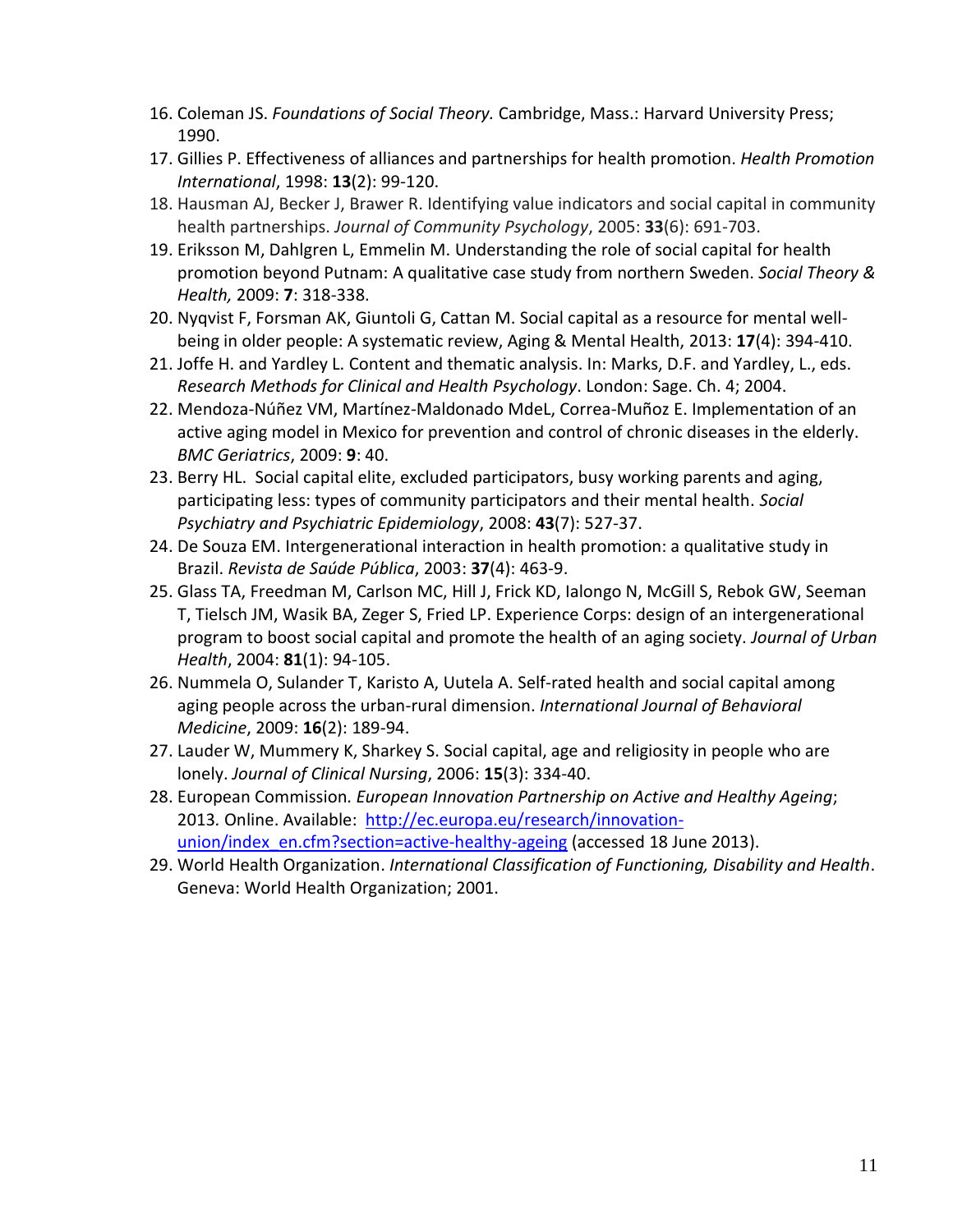

Figure 1. Process of inclusion of studies in the literature review/research synthesis.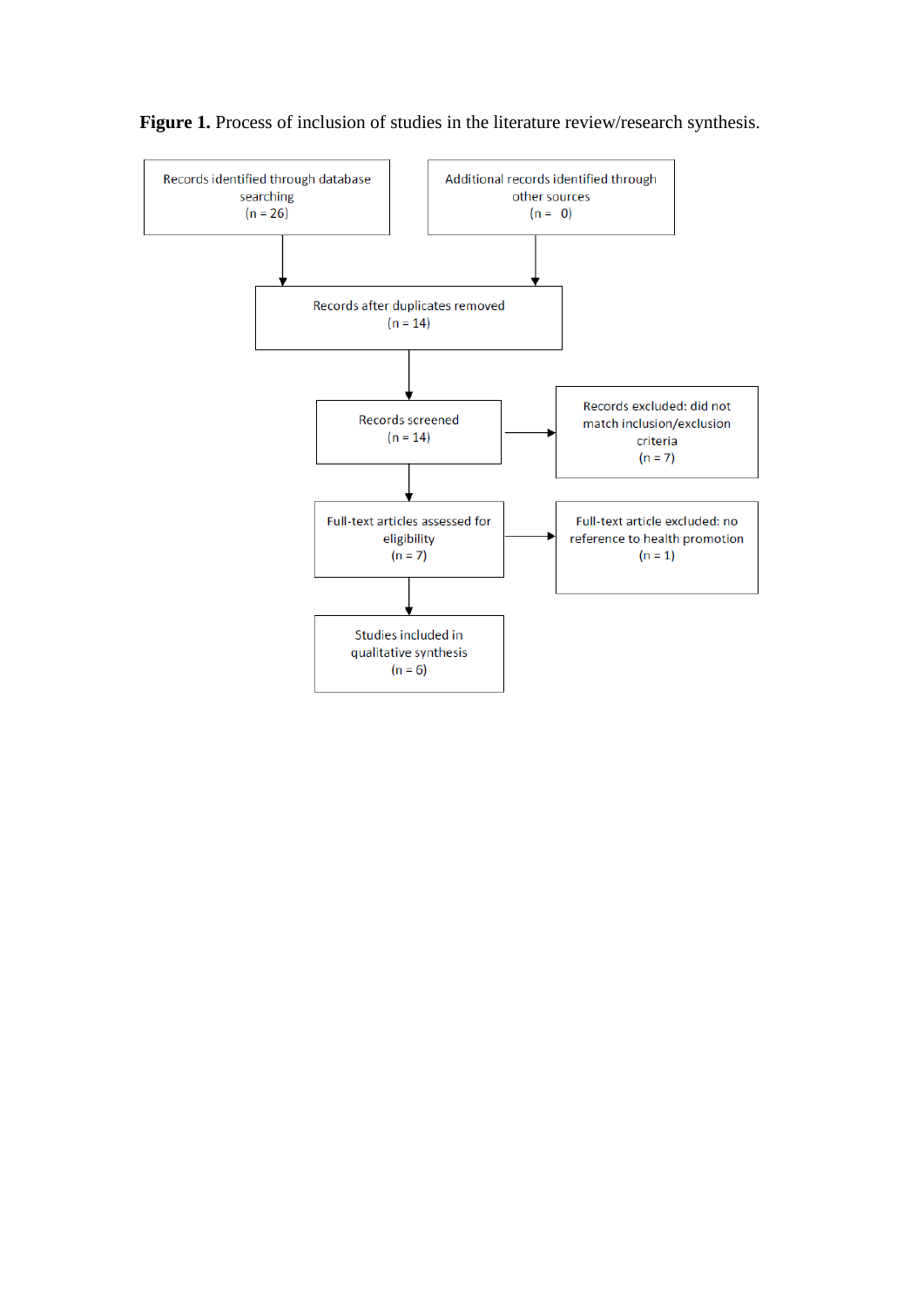| First author, Year<br>of publication | Objective of the study                                                                                                                                                                                                                                                                                                                                                                                                                                                                                                                                                                                                                                                                                                     | Method of data collection                                                                                                                                                                                                                                                                                                                                                                                                                                                                                                                                                                                                                                                                                                                                             | Sample and context                                                                                                                                                                                                                                                                                                                                                                                                                                                                                                                                               | Social capital indicators<br>used                                                                                                                                                                                                                                                                                                                                                                                                                                                                                                                                                                                                                                                                                                                     | Health promotion<br>activities reported                                                                                                                                                                                          |
|--------------------------------------|----------------------------------------------------------------------------------------------------------------------------------------------------------------------------------------------------------------------------------------------------------------------------------------------------------------------------------------------------------------------------------------------------------------------------------------------------------------------------------------------------------------------------------------------------------------------------------------------------------------------------------------------------------------------------------------------------------------------------|-----------------------------------------------------------------------------------------------------------------------------------------------------------------------------------------------------------------------------------------------------------------------------------------------------------------------------------------------------------------------------------------------------------------------------------------------------------------------------------------------------------------------------------------------------------------------------------------------------------------------------------------------------------------------------------------------------------------------------------------------------------------------|------------------------------------------------------------------------------------------------------------------------------------------------------------------------------------------------------------------------------------------------------------------------------------------------------------------------------------------------------------------------------------------------------------------------------------------------------------------------------------------------------------------------------------------------------------------|-------------------------------------------------------------------------------------------------------------------------------------------------------------------------------------------------------------------------------------------------------------------------------------------------------------------------------------------------------------------------------------------------------------------------------------------------------------------------------------------------------------------------------------------------------------------------------------------------------------------------------------------------------------------------------------------------------------------------------------------------------|----------------------------------------------------------------------------------------------------------------------------------------------------------------------------------------------------------------------------------|
| Berry, H.L., 2008 <sup>23</sup>      | To (1) explore whether residents of a<br>socio-economically disadvantaged<br>rural Australian region could be<br>grouped according to their patterns<br>of community participation, (2)<br>prepare descriptive profiles of these<br>groupings, (3) report on differences<br>in social cohesion and psychological<br>distress between groupings, and (4)<br>comment on the policy implications<br>of the groupings.                                                                                                                                                                                                                                                                                                         | Quantitative study;<br>completion of anonymous<br>postal survey. Measures<br>included: (1) frequency of<br>fourteen types of<br>participation, (2) thoughts<br>and feelings about each type,<br>and (3) five aspects of social<br>cohesion.                                                                                                                                                                                                                                                                                                                                                                                                                                                                                                                           | Participants were 963<br>community members, aged<br>19-97, randomly selected<br>from a socio-economically<br>disadvantaged coastal<br>Australian region<br>(Eurobodalla Shire in<br>southern coastal New South<br>Wales, Australia).                                                                                                                                                                                                                                                                                                                             | Social capital indicators were<br>used as part of the<br><b>Community Participation</b><br>Questionnaire, and personal<br>social cohesion was<br>measured and defined as<br>respondents' altruistic values,<br>sense of belonging,<br>generalised reciprocity, social<br>trust and<br>optimism                                                                                                                                                                                                                                                                                                                                                                                                                                                        | Grouping and description<br>of members of a<br>socioeconomically<br>disadvantaged rural<br>region based on<br>community participation,<br>social cohesion and<br>psychological distress;<br>reflection on policy<br>implications |
| Glass, T.A., 2004 <sup>25</sup>      | To describe a new program<br>(Experience Corps) which establishes<br>new, productive roles for older adults<br>in public elementary schools; these<br>roles are explicitly designed to boost<br>the social capital available through<br>the mobilization of a critical mass of<br>seniors. This article (1) describes the<br>scientific basis for this health<br>promotion intervention, (2) explains<br>how it simultaneously harnesses the<br>social capital of an aging society and<br>seek to "compress" its morbidity, (3)<br>describes the core design features of<br>Experience Corps, and (4) provides<br>details about the operational aspects<br>of the program that support<br>generativity and social capital. | In essence, the Experience<br>Corps program involves the<br>recruitment, training, and<br>deployment of a critical mass<br>of older adults who volunteer<br>their time and experience in<br>underserved elementary<br>schools to improve the lives<br>and academic achievements<br>of children. The intervention<br>is hypothesized to operate at<br>three nested levels:<br>individuals, schools, and the<br>broader community. At the<br>individual level, it proposes a<br>model based on Erikson's<br>concept of generativity to<br>explain how and why<br>Experience Corps works. At<br>the level of schools, it<br>proposes a parallel model<br>based on social capital.<br>Experience Corps is a<br>volunteer service program<br>designed to improve the lives | <b>Experience Corps volunteers</b><br>are predominantly African<br>American (96%) and high-<br>school educated or less (82%)<br>and have incomes of less<br>than \$15,000 (69%).<br>Participants entered the<br>program with varying levels<br>of health and functional<br>status. Experience Corps<br>volunteers reported 2.5<br>chronic conditions, and most<br>(62%) reported some<br>difficulty climbing stairs. The<br>program had been expanded<br>and had been currently<br>operating in 18 cities in a<br>network coordinated through<br>Civic Ventures. | Social capital is the guiding<br>theoretical concept at the<br>school level. The deployment<br>of a critical mass of older<br>adults in carefully designed<br>roles is hypothesized to lead<br>to improvements in four<br>primary outcomes: (1)<br>aggregate academic<br>achievement (standardized<br>assessments), (2) overall<br>school climate, (3) teacher<br>retention, and (4)<br>community/parental<br>involvement in schools. The<br>program was designed to<br>have an impact on the entire<br>school through three<br>elements: (1) critical mass, (2)<br>school-level roles performed<br>outside classrooms, and (3)<br>adult volunteers who become<br>conduits to the resources and<br>concerns of the broader<br>community. By deploying | Description of conceptual<br>framework of a model of<br>health promotion for<br>older adults to remain<br>socially engaged and<br>productive                                                                                     |

# **Table 1.** List of the studies selected; specific information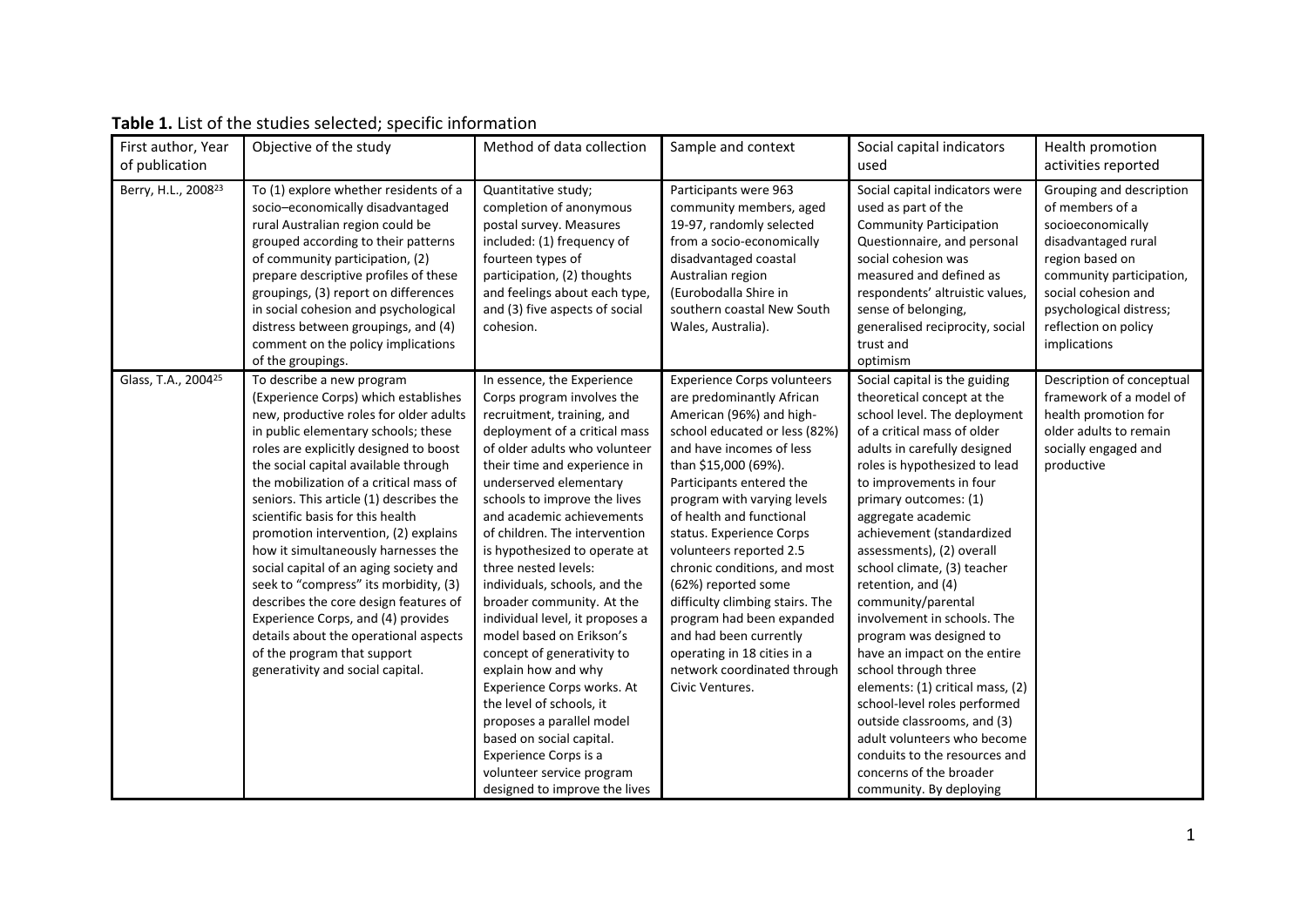|                                           |                                                                                                                                                                                                                                                    | of urban children and to yield<br>health improvement for older<br>persons.                                                                                                                                                                                                                                                 |                                                                                                                                                                                                                                                                                                                                                                                                                                                                                      | volunteers in critical mass,<br>each becomes an agent of<br>social capital.                                                                                                                                                                                                                                                                                          |                                                                                                                                                                                                                                                                                                                                           |
|-------------------------------------------|----------------------------------------------------------------------------------------------------------------------------------------------------------------------------------------------------------------------------------------------------|----------------------------------------------------------------------------------------------------------------------------------------------------------------------------------------------------------------------------------------------------------------------------------------------------------------------------|--------------------------------------------------------------------------------------------------------------------------------------------------------------------------------------------------------------------------------------------------------------------------------------------------------------------------------------------------------------------------------------------------------------------------------------------------------------------------------------|----------------------------------------------------------------------------------------------------------------------------------------------------------------------------------------------------------------------------------------------------------------------------------------------------------------------------------------------------------------------|-------------------------------------------------------------------------------------------------------------------------------------------------------------------------------------------------------------------------------------------------------------------------------------------------------------------------------------------|
| Lauder, W., 2006 <sup>27</sup>            | The aims of the study were to (i)<br>investigate age and loneliness, (ii)<br>investigate the association between<br>religiosity and loneliness, and (iii) and<br>explore the relationship between<br>social capital and loneliness.                | The study employed survey<br>methods of a randomly<br>selected sample of people<br>living in Central Queensland,<br>Australia. Data were collected<br>by Computer-Assisted<br>Telephone Interview<br>methods. In participating<br>households, one person was<br>selected as the respondent<br>for the 30-minute interview. | The sample comprised by<br>1,289 subjects with a mean<br>age of 46.25 years (SD 15.61)<br>of whom 50.1% were female<br>(n=645) and 49.9% male<br>$(n=643)$ .                                                                                                                                                                                                                                                                                                                         | Social capital was<br>operationalized through<br>items selected from the<br>Social Capital Module of the<br>General Household Survey<br>(General Household Survey<br>2000). In the General<br>Household Survey indicators<br>of social capital are<br>neighbourliness, civic<br>engagement, social support,<br>social networks and<br>perceptions of the local area. | Investigation of age and<br>loneliness, religiosity and<br>loneliness, social capital<br>and loneliness                                                                                                                                                                                                                                   |
| Mendoza-Núñez<br>V.M., 2009 <sup>22</sup> | To show our experience in the<br>development and implementation of<br>a model for chronic disease<br>prevention and control in old age at<br>the community level under the active<br>aging paradigm.                                               | Formation of 40<br>gerontological promoters<br>(GPs) from among the older<br>adults themselves, following<br>a specific healthy ageing<br>model proposed. The pillars<br>of this model were:<br>gerontological health care;<br>gerontological orientation for<br>families, and gerontological<br>social development.       | A longitudinal study would be<br>carried out in a sample of 400<br>urban and rural-dwelling<br>older adults residing in<br>Hidalgo State, Mexico during<br>five years, with a significance<br>level of 0.05, a power of 80%<br>and an expected difference in<br>chronic diseases incidence of<br>50% between the pre-<br>intervention and post-<br>intervention. Taking into<br>account a drop-out rate of<br>30% a minimum of 280<br>participants would be needed<br>in the cohort. | Social networks were formed<br>among older adults based on<br>self-care, mutual-help, and<br>self-promotion principles.<br>Specific workshop community<br>gerontology topics used<br>(among many others): Social-<br>support nets; Leisure and<br>aging; and Age-related social<br>changes.                                                                          | Presentation of<br>experience on the<br>development and<br>implementation of an<br>active-ageing community-<br>based framework for<br>prevention, control, and<br>empowerment of older<br>adults regarding chronic<br>diseases, which<br>constitutes basic social<br>capital for chronic disease<br>prevention and control in<br>old age. |
| Nummela, O.,<br>200926                    | To investigate associations between<br>self-rated health and indicators of<br>social capital (trust, various social<br>contacts, social participation, and<br>access to help) among aging people<br>living in urban and rural areas in<br>Finland. | A postal survey was<br>conducted in 2002 among<br>men and women born in<br>1926-1930, 1936-1940, or<br>1946-1950 and dwelling in 14<br>municipalities in the Päijät-<br>Häme hospital district in<br>Finland.                                                                                                              | A total of 2,815 participants<br>represented 66% of the<br>original stratified (by age,<br>gender, and municipality)<br>sample.                                                                                                                                                                                                                                                                                                                                                      | Trust; Social contacts with<br>relatives and family members<br>(outside households);<br>Frequency of contacts with<br>close friends or close<br>relatives; Participation;<br>Access to help from other<br>persons.                                                                                                                                                   | Investigation of<br>associations between self-<br>rated health and<br>indicators of social capital<br>among ageing population                                                                                                                                                                                                             |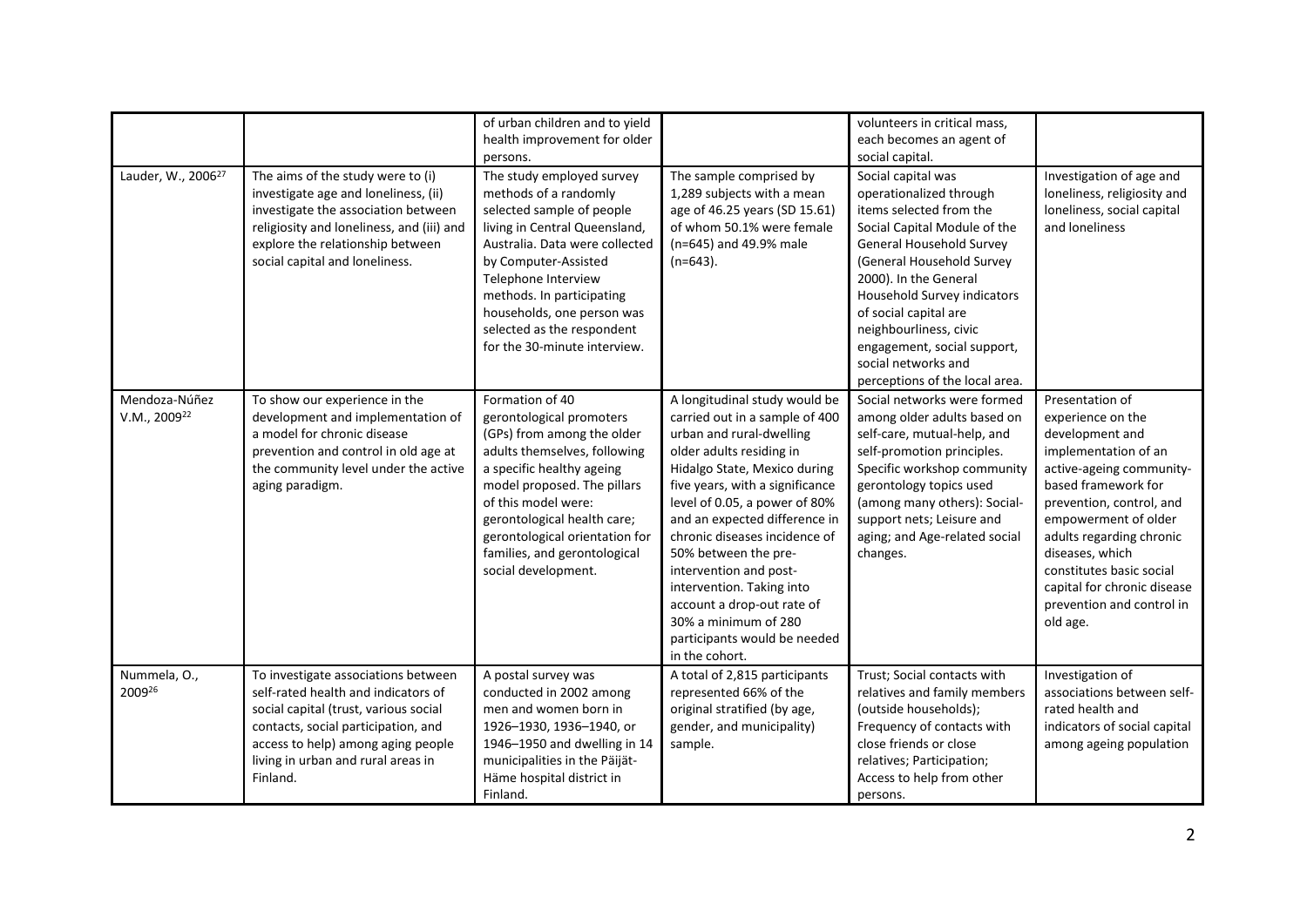|                 | de Souza, E.M.,<br>200324 | To evaluate a pilot intergenerational<br>reminiscence project from the<br>participants' viewpoint (before and<br>after the program) and to improve<br>the contribution of ageing and<br>adolescent populations in building up<br>social capital | Qualitative study; focus<br>groups. During the data<br>collection process an<br>interview guide was used<br>including eight questions (i.e.<br>"what have you learnt from<br>the project?", "what is your<br>opinion about the project?",<br>"how did the participation in | 84 students aged 13-19,<br>divided into nine focus<br>groups, plus, 26 older adults<br>aged 60+, divided into three<br>focus groups. Focus groups'<br>sessions took place from<br>November 1999 to April 2000<br>at Taguatinga, Brazil. | No specific social capital<br>indicators were used for data<br>collection in this study | Evaluation of pilot project<br>for promoting well-being<br>of ageing and adolescent<br>populations through<br>intergenerational activity<br>and improvement of the<br>contribution of these age<br>groups in building social<br>capital |
|-----------------|---------------------------|-------------------------------------------------------------------------------------------------------------------------------------------------------------------------------------------------------------------------------------------------|----------------------------------------------------------------------------------------------------------------------------------------------------------------------------------------------------------------------------------------------------------------------------|-----------------------------------------------------------------------------------------------------------------------------------------------------------------------------------------------------------------------------------------|-----------------------------------------------------------------------------------------|-----------------------------------------------------------------------------------------------------------------------------------------------------------------------------------------------------------------------------------------|
| health?", etc.) |                           |                                                                                                                                                                                                                                                 | the project influence your                                                                                                                                                                                                                                                 |                                                                                                                                                                                                                                         |                                                                                         |                                                                                                                                                                                                                                         |